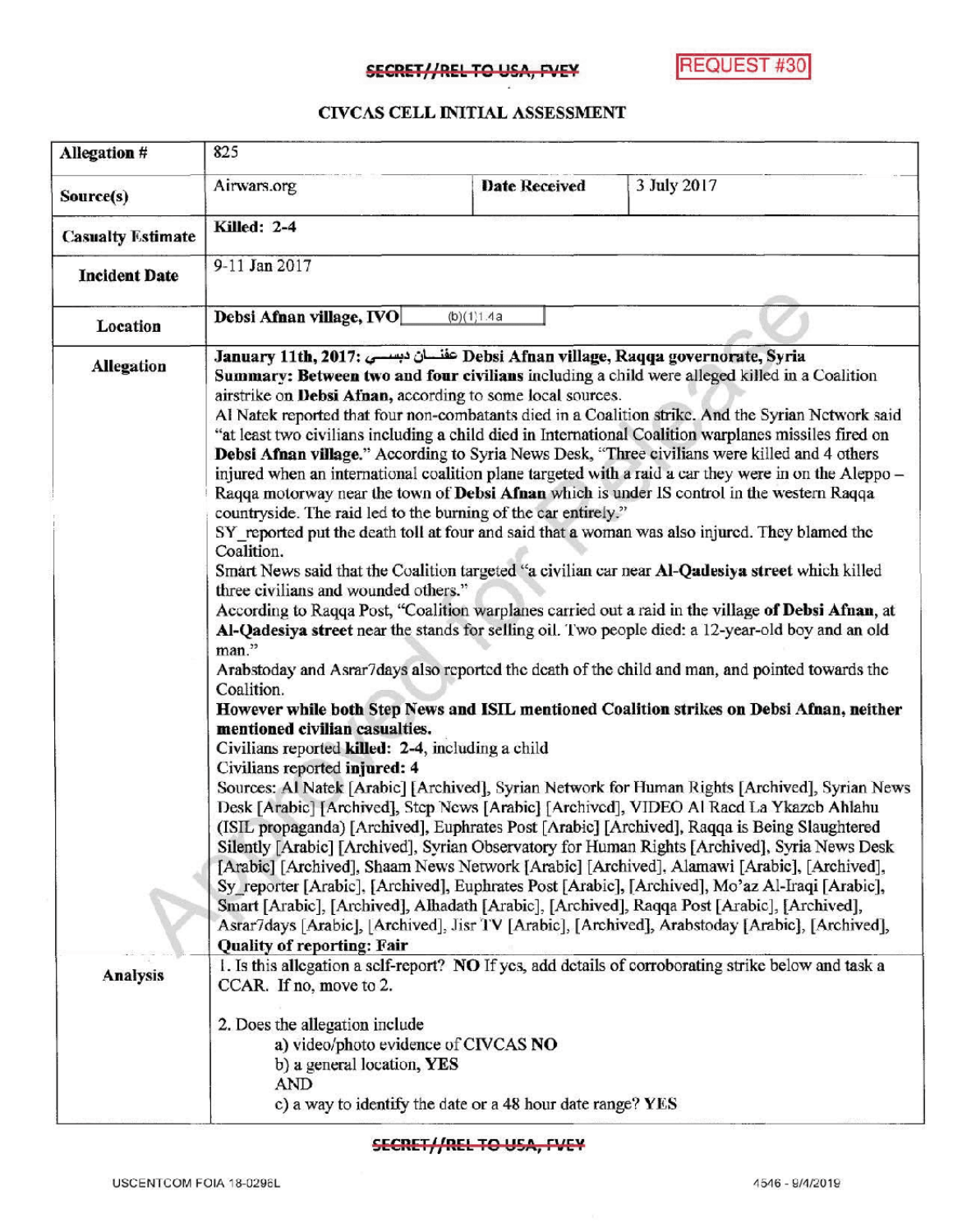## SECRET//REL TO USA, FVEY

|                                        | If yes to all three, move to 6. If any are no, then move to number 3.                                                                                                                                                                                                                                                                                                                                                            |
|----------------------------------------|----------------------------------------------------------------------------------------------------------------------------------------------------------------------------------------------------------------------------------------------------------------------------------------------------------------------------------------------------------------------------------------------------------------------------------|
|                                        | 3. Does the allegation contain a                                                                                                                                                                                                                                                                                                                                                                                                 |
|                                        | a) General Day, YES                                                                                                                                                                                                                                                                                                                                                                                                              |
|                                        | AND                                                                                                                                                                                                                                                                                                                                                                                                                              |
|                                        | b) Specific location, e.g., MGRS or specific building? NO                                                                                                                                                                                                                                                                                                                                                                        |
|                                        | If yes to the two, then move to 6. If any are no, move to number 4.                                                                                                                                                                                                                                                                                                                                                              |
|                                        | 4.a. Is the allegation from a single source (even if there are multiple sources, look at whether the<br>sources lack independence, i.e., all derived from one source)? NO If yes, move to 4.b. If no, move<br>to $5$ .<br>4.b. Is the single source a high quality source OR does it provide specific facts that may warrant a                                                                                                   |
|                                        | CCAR. If yes, move to 6. If no, then move to 4.c.                                                                                                                                                                                                                                                                                                                                                                                |
|                                        | 4.e. Has media interviewed witnesses and/or victims? If yes, then contact journalist and re-assess. If<br>no, then close the allegation.                                                                                                                                                                                                                                                                                         |
|                                        | 5.a. Are any of the sources high quality? YES If yes, move to 6. If no, move to 5.b.<br>5.b. Are there at least two corroborating sources (total of 3) that independently reported the<br>allegation, OR does it provide specific facts that may warrant a CCAR? If yes, move to 6. If no,<br>close the allegation.                                                                                                              |
|                                        | 6. Does the allegation contain sufficient information on the time, location and details to make an<br>assessment of credibility? I.e., does it provide enough information to determine the date within 48<br>hour; does it provide enough information to determine a neighborhood, landmark, or other way to<br>where the alleged incident occurred within a .5km radius? If yes, move to 7. If no, close the<br>allegation. YES |
|                                        | 7. Are there any potentially corroborating strikes? If yes, answer the below questions and task<br>CCAR. If no, close allegation. NO                                                                                                                                                                                                                                                                                             |
|                                        | <b>MAT</b> , no results                                                                                                                                                                                                                                                                                                                                                                                                          |
|                                        | CAOC log, no results<br>CJTF kmz & excel, no results                                                                                                                                                                                                                                                                                                                                                                             |
| <b>Non-US Coalition</b><br>Involvement |                                                                                                                                                                                                                                                                                                                                                                                                                                  |
| Decision                               | Close at IA due to insufficient evidence to corroborate the allegation.                                                                                                                                                                                                                                                                                                                                                          |
|                                        |                                                                                                                                                                                                                                                                                                                                                                                                                                  |
|                                        | No strikes in the location or timeframe alleged.                                                                                                                                                                                                                                                                                                                                                                                 |
|                                        |                                                                                                                                                                                                                                                                                                                                                                                                                                  |
| <b>Report</b><br><b>Approved By:</b>   | (b)(3) 10 USC 130b; (b)(6)                                                                                                                                                                                                                                                                                                                                                                                                       |

## SECRET//REL TO USA, FVEY

 $\bar{\mathbf{x}}$ 

 $\overline{1}0$